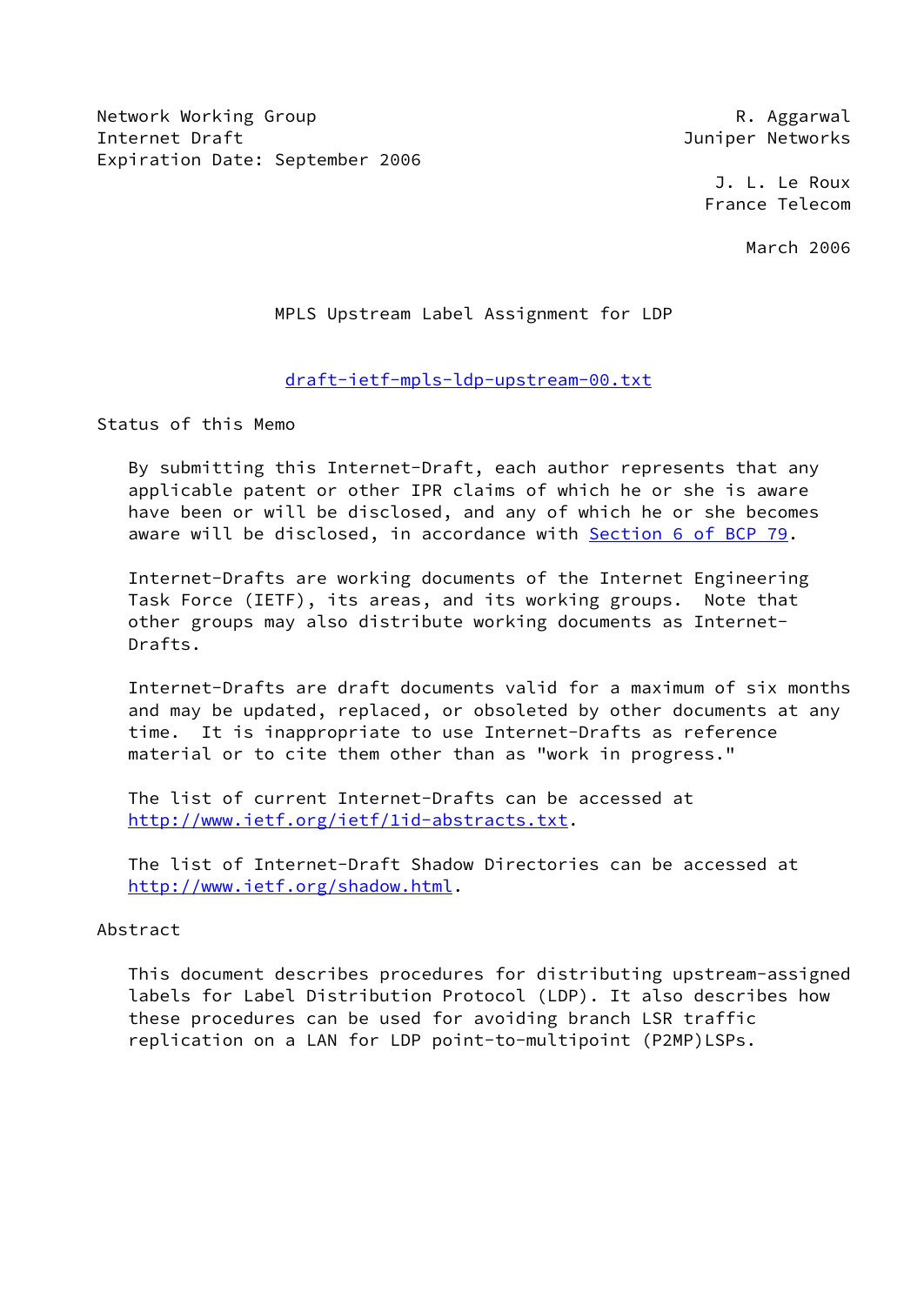<span id="page-1-1"></span>

| Internet Draft |  | draft-ietf-mpls-ldp-upstream-00.txt | March 2006 |  |
|----------------|--|-------------------------------------|------------|--|
|                |  |                                     |            |  |

# Table of Contents

|                | Specification of requirements                | $\overline{2}$ |
|----------------|----------------------------------------------|----------------|
|                |                                              | $\overline{2}$ |
| $\overline{3}$ | LDP Upstream Label Assignment Capability     | $\overline{3}$ |
| $\overline{4}$ | Distributing Upstream-Assigned Labels in LDP | $\frac{4}{3}$  |
| 4.1            |                                              | $\overline{4}$ |
| $\overline{5}$ | LDP Tunnel Identifier Exchange               | $\frac{5}{2}$  |
| 6              | LDP Point-to-Multipoint LSPs on a LAN        | 6              |
|                |                                              | $\mathbb{Z}$   |
| 8              |                                              | $\mathbb{Z}$   |
| 8.1            |                                              | $\mathbb{Z}$   |
| 8.2            | Informative References                       | 8              |
| <u>9</u>       |                                              | 8              |
| <u> 10</u>     | Intellectual Property Statement              | 8              |
| <u> 11</u>     | Full Copyright Statement                     | <u>୍ର</u>      |
|                |                                              |                |

#### <span id="page-1-0"></span> $\underline{1}$  $\underline{1}$  $\underline{1}$ . Specification of requirements

 The key words "MUST", "MUST NOT", "REQUIRED", "SHALL", "SHALL NOT", "SHOULD", "SHOULD NOT", "RECOMMENDED", "MAY", and "OPTIONAL" in this document are to be interpreted as described in [\[RFC2119](https://datatracker.ietf.org/doc/pdf/rfc2119)].

## <span id="page-1-2"></span>[2](#page-1-2). Introduction

 This document describes procedures for distributing upstream-assigned labels [\[MPLS-UPSTREAM](#page-7-4)] for Label Distribution Protocol (LDP). These procedures follow the architecture for MPLS Upstream Label Assignment described in [\[MPLS-UPSTREAM\]](#page-7-4).

 This document describes extensions to LDP that a LSR can use to advertise to its neighboring LSRs whether the LSR supports upstream label assignment.

 This document also describes extensions to LDP to distribute upstream-assigned labels.

 The usage of MPLS upstream label assignment using LDP for avoiding branch LSR traffic replication on a LAN for LDP P2MP LSPs [LDP-P2MP1,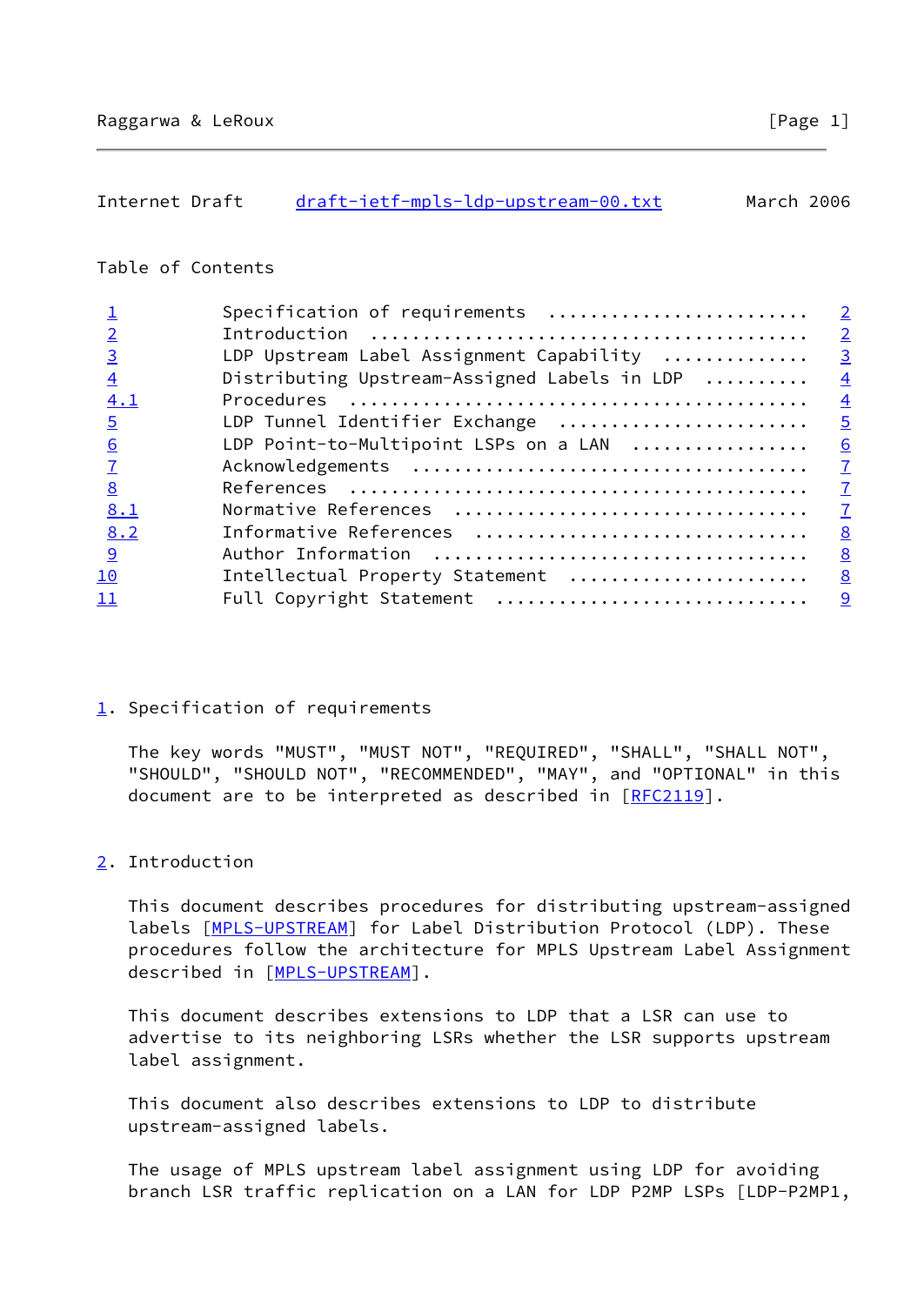<span id="page-2-1"></span>Internet Draft [draft-ietf-mpls-ldp-upstream-00.txt](https://datatracker.ietf.org/doc/pdf/draft-ietf-mpls-ldp-upstream-00.txt) March 2006

<span id="page-2-0"></span>[3](#page-2-0). LDP Upstream Label Assignment Capability

 According to [\[MPLS-UPSTREAM\]](#page-7-4), upstream-assigned label bindings MUST NOT be used unless it is known that a downstream LSR supports them. This implies that there MUST be a mechanism to enable a LSR to adver tise to its LDP neighbor LSR(s) its support of upstream-assigned labels.

 A new optional parameter, the LDP Capability TLV, is introduced to allow LDP peers to exchange capabilities as part of LDP Initializa tion messages. This TLV contains one or more sub-TLVs, each to sig nal a specific capability. LDP Capability TLV and detailed procedures for supporting LDP Capability signaling will be described in a sepa rate document.

 A Upstream Label Assignment Capability sub-TLV is introduced to sig nal a LSR's support of upstream label assignment, to its LDP peers. This sub-TLV is carried in the LDP Capability TLV.

Following is the format of the LDP Capability TLV:

0 1 2 3 0 1 2 3 4 5 6 7 8 9 0 1 2 3 4 5 6 7 8 9 0 1 2 3 4 5 6 7 8 9 0 1 +-+-+-+-+-+-+-+-+-+-+-+-+-+-+-+-+-+-+-+-+-+-+-+-+-+-+-+-+-+-+-+-+  $|1|0|$  Capability TLV (TBD)  $|$  Length (= 4) +-+-+-+-+-+-+-+-+-+-+-+-+-+-+-+-+-+-+-+-+-+-+-+-+-+-+-+-+-+-+-+-+ Sub-TLVs... +-+-+-+-+-+-+-+-+-+-+-+-+-+-+-+-+-+-+-+-+-+-+-+-+-+-+-+-+-+-+-+-+

 Following is the format of the Upstream Label Assignment Capability sub-TLV:

0 1 2 3 0 1 2 3 4 5 6 7 8 9 0 1 2 3 4 5 6 7 8 9 0 1 2 3 4 5 6 7 8 9 0 1 +-+-+-+-+-+-+-+-+-+-+-+-+-+-+-+-+-+-+-+-+-+-+-+-+-+-+-+-+-+-+-+-+ |Upstream Lbl Ass Cap =  $1$  | Length (= 4) +-+-+-+-+-+-+-+-+-+-+-+-+-+-+-+-+-+-+-+-+-+-+-+-+-+-+-+-+-+-+-+-+ | Reserved |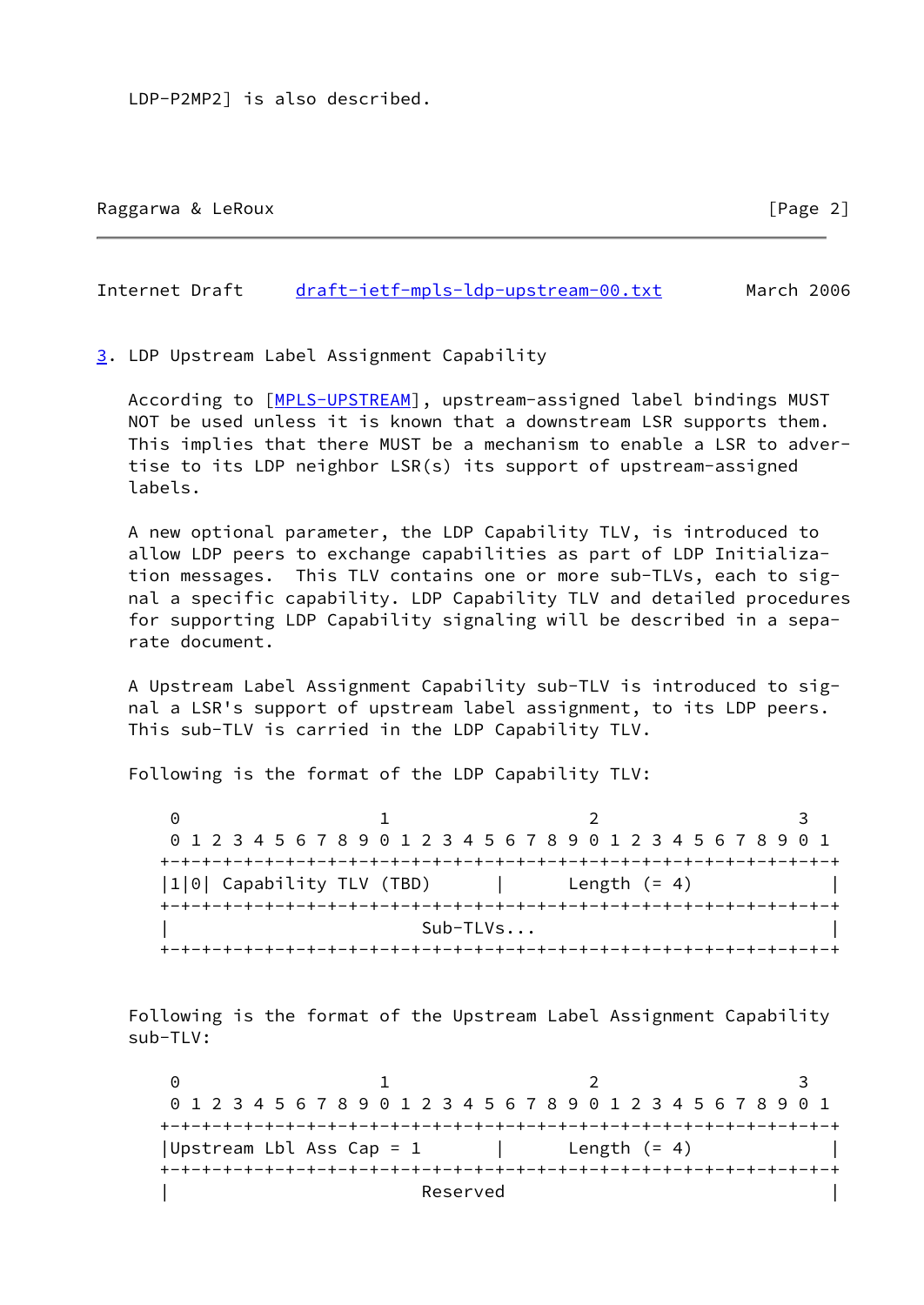If a LSR includes the Upstream Label Assignment Capability sub-TLV in LDP Initialization Messages it implies that the LSR is capable of both distributing upstream-assigned label bindings and receiving upstream-assigned label bindings. Reserved bits MUST be set to zero on transmission and MUST be ignored on receipt.

| Raggarwa & LeRoux | [Page 3] |
|-------------------|----------|
|                   |          |

<span id="page-3-1"></span>Internet Draft [draft-ietf-mpls-ldp-upstream-00.txt](https://datatracker.ietf.org/doc/pdf/draft-ietf-mpls-ldp-upstream-00.txt) March 2006

<span id="page-3-0"></span>[4](#page-3-0). Distributing Upstream-Assigned Labels in LDP

 An optional LDP TLV, Upstream-Assigned Label Request TLV, is intro duced. This TLV MUST be carried in a Label Request message if an upstream-assigned label is being requested.

| 0 1 2 3 4 5 6 7 8 9 0 1 2 3 4 5 6 7 8 9 0 1 2 3 4 5 6 7 8 9 0 1 |        |  |
|-----------------------------------------------------------------|--------|--|
|                                                                 |        |  |
| 0 0  Upstream Ass Lbl Req (TBD)                                 | Length |  |
|                                                                 |        |  |
| Reserved                                                        |        |  |
|                                                                 |        |  |

 An optional LDP TLV, Upstream-Assigned Label TLV is introduced to signal an upstream-assigned label. Upstream-Assigned Label TLVs are carried by the messages used to advertise, release and withdraw upstream assigned label mappings.

0 1 2 3 0 1 2 3 4 5 6 7 8 9 0 1 2 3 4 5 6 7 8 9 0 1 2 3 4 5 6 7 8 9 0 1 +-+-+-+-+-+-+-+-+-+-+-+-+-+-+-+-+-+-+-+-+-+-+-+-+-+-+-+-+-+-+-+-+ |0|0| Upstream Ass Label (TBD) | Length | +-+-+-+-+-+-+-+-+-+-+-+-+-+-+-+-+-+-+-+-+-+-+-+-+-+-+-+-+-+-+-+-+ | Reserved | +-+-+-+-+-+-+-+-+-+-+-+-+-+-+-+-+-+-+-+-+-+-+-+-+-+-+-+-+-+-+-+-+  $\vert$  and  $\vert$  are  $\vert$  and  $\vert$  are  $\vert$  and  $\vert$  are  $\vert$  and  $\vert$  are  $\vert$  and  $\vert$  are  $\vert$  and  $\vert$  are  $\vert$  and  $\vert$  and  $\vert$  and  $\vert$  and  $\vert$  and  $\vert$  and  $\vert$  and  $\vert$  and  $\vert$  and  $\vert$  and  $\vert$  and  $\vert$  and  $\vert$  +-+-+-+-+-+-+-+-+-+-+-+-+-+-+-+-+-+-+-+-+-+-+-+-+-+-+-+-+-+-+-+-+

Label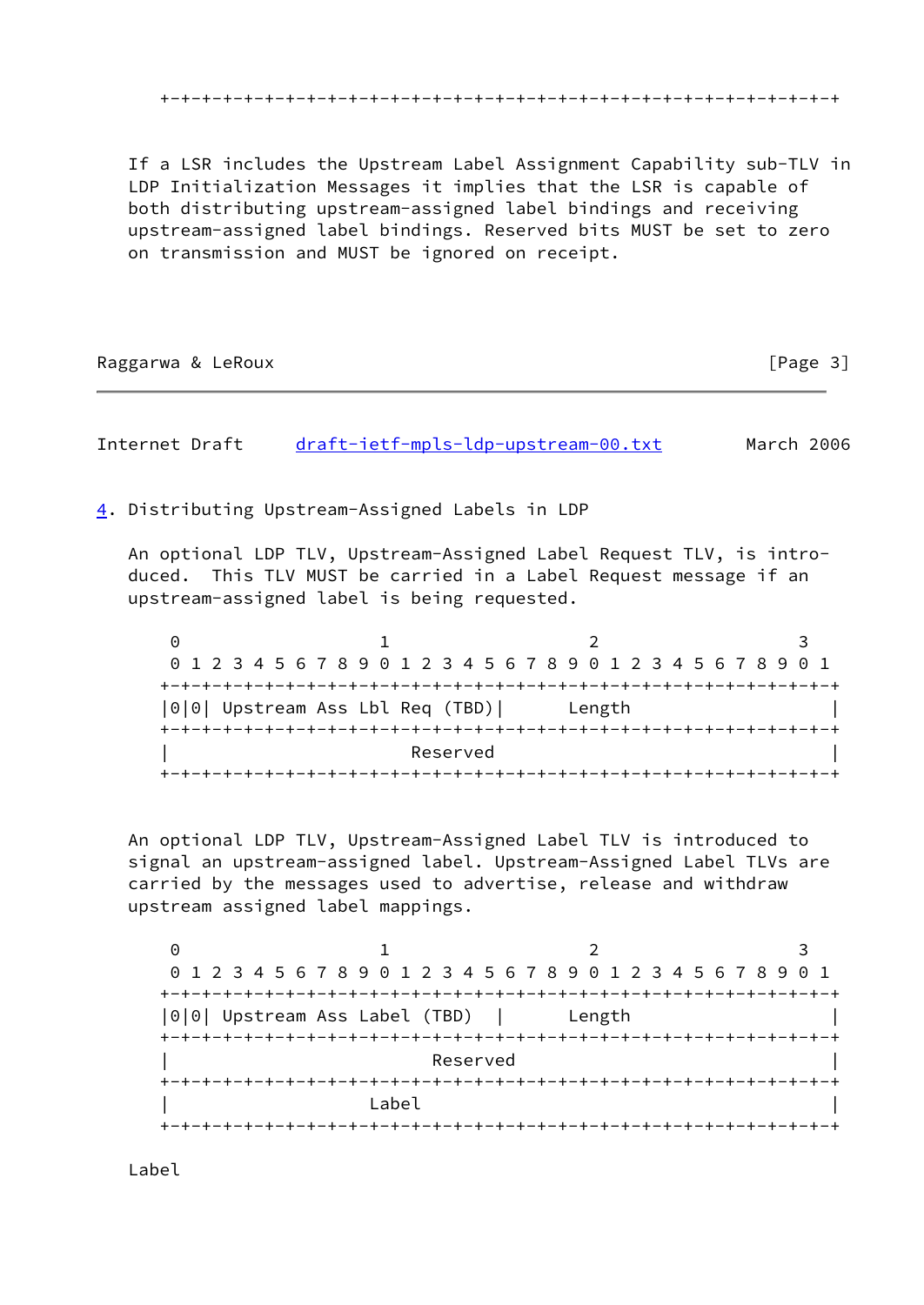This is a 20-bit label value as specified in [\[RFC3032](https://datatracker.ietf.org/doc/pdf/rfc3032)] represented as a 20-bit number in a 4 octet field.

#### <span id="page-4-0"></span>[4.1](#page-4-0). Procedures

 Procedures for Label Mapping, Label Request, Label Abort, Label With draw and Label Release follow [[RFC3036](https://datatracker.ietf.org/doc/pdf/rfc3036)] other than the modifications pointed out in this section.

 A LDP LSR MUST NOT distribute the Upstream Assigned Label TLV to a neighboring LSR if the neighboring LSR had not previously advertised the Upstream Label Assignment Capability in its LDP Initialization messages. A LDP LSR MUST NOT send the Upstream Assigned Label Request TLV to a neighboring LSR if the neighboring LSR had not pre viously advertised the Upstream Label Assignment Capability in its

| Raggarwa & LeRoux |  |  |
|-------------------|--|--|
|-------------------|--|--|

 $\lceil \text{Page 4} \rceil$ 

<span id="page-4-1"></span>Internet Draft [draft-ietf-mpls-ldp-upstream-00.txt](https://datatracker.ietf.org/doc/pdf/draft-ietf-mpls-ldp-upstream-00.txt) March 2006

LDP Initialization messages.

As described in [\[MPLS-UPSTREAM](#page-7-4)] the distribution of upstream-assigned labels is similar to either ordered LSP control or independent LSP control of the downstream assigned labels.

When the label distributed in a Label Mapping message is an upstream assigned label, the Upstream Assigned Label TLV MUST be included in the Label Mapping message. When a LSR receives a Label Mapping mes sage with an Upstream Assigned Label TLV and if it does not recognize the TLV, it MUST generate a Notification message with a status code of "Unknown TLV" [\[RFC3036](https://datatracker.ietf.org/doc/pdf/rfc3036)]. If it does recognize the TLV but is unable to process the upstream label, it MUST generate a Notification message with a status code of "No Label Resources". If the Label Map ping message was generated in response to a Label Request message, the Label Request message MUST contain an Upstream Assigned Label Request TLV. A LSR that generates an upstream assigned label request to a neighbor LSR, for a given FEC, MUST NOT send a downstream label mapping to the neighbor LSR for that FEC unless it withdraws the upstream-assigned label binding. Similarly if a LSR generates a down stream assigned label request to a neighbor LSR, for a given FEC, it MUST NOT send an upstream label mapping to that LSR for that FEC, unless it aborts the downstream assigned label request.

The Upstream Assigned Label TLV may be optionally included in Label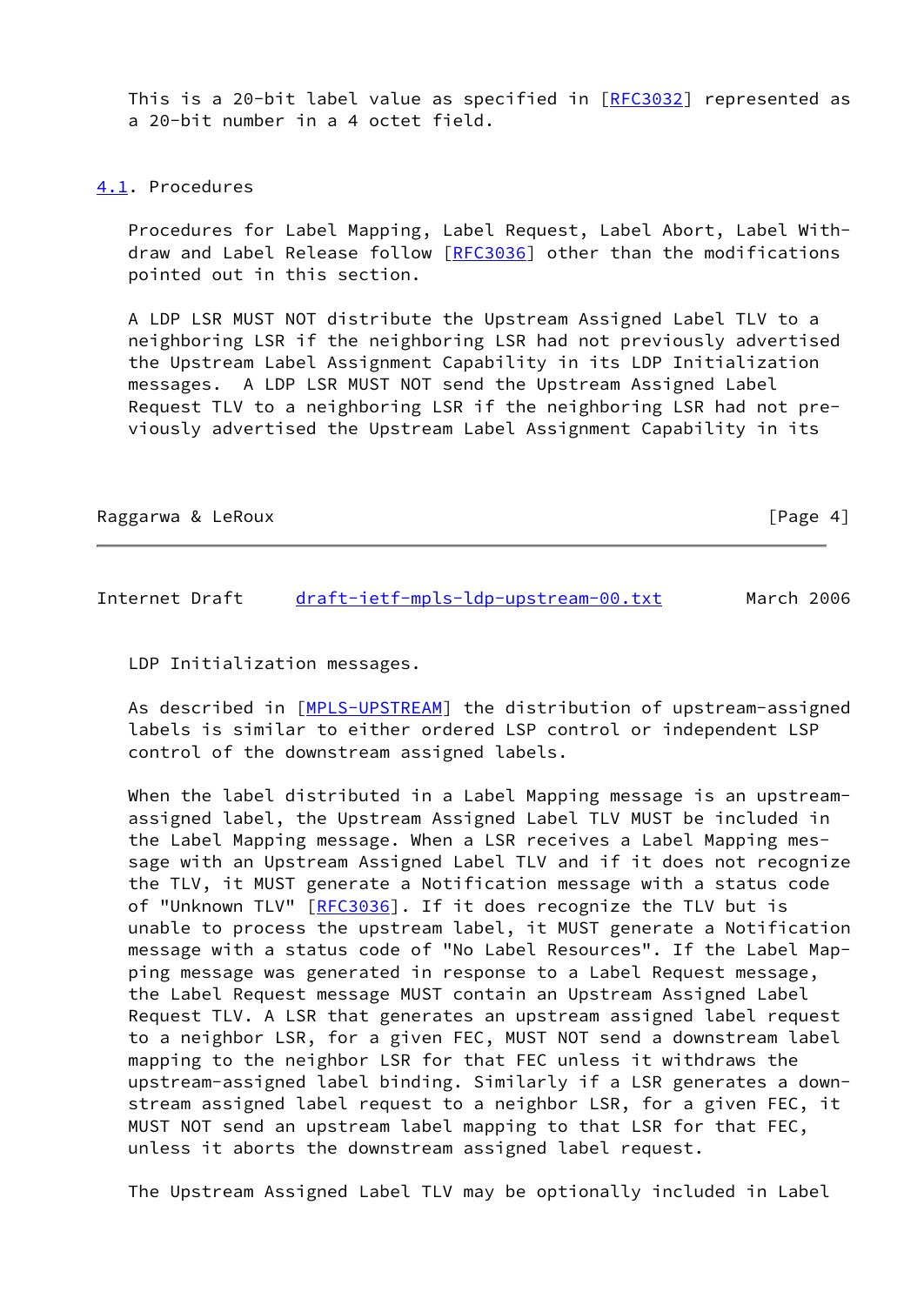Withdraw and Label Release messages that withdraw/release a particu lar upstream assigned label binding.

#### <span id="page-5-0"></span>[5](#page-5-0). LDP Tunnel Identifier Exchange

 As described in [\[MPLS-UPSTREAM](#page-7-4)] an upstream LSR Ru MAY transmit a MPLS packet, the top label of which (L) is upstream-assigned, to a downstream LSR Rd, by encapsulating it in an IP or MPLS tunnel. In this case the fact that L is upstream-assigned is determined by Rd by the tunnel on which the packet is received. There must be a mechanism for Ru to inform Rd that a particular tunnel from Ru to Rd will be used by Ru for transmitting MPLS packets with upstream-assigned MPLS labels.

 When LDP is used for upstream label assignment, the Interface ID TLV [\[RFC3472](https://datatracker.ietf.org/doc/pdf/rfc3472)] is used for signaling the Tunnel Identifier. If Ru uses an IP or MPLS tunnel to transmit MPLS packets with upstream assigned labels to Rd, Ru MUST include the Interface ID TLV in the Label Map ping messages along with the Upstream Assigned Label TLV. Two new Interface ID TLVs are introduced to support RSVP-TE P2MP LSPs and IP Multicast Tunnels. The TLV value acts as the tunnel identifier.

| Raggarwa & LeRoux | [Page 5] |
|-------------------|----------|
|-------------------|----------|

<span id="page-5-2"></span>Internet Draft [draft-ietf-mpls-ldp-upstream-00.txt](https://datatracker.ietf.org/doc/pdf/draft-ietf-mpls-ldp-upstream-00.txt) March 2006

 1. RSVP-TE P2MP LSP TLV. Type = TBD. Value of the TLV is the RSVP-TE P2MP Session Object and optionally the P2MP Sender Template Object [\[RSVP-TE-P2MP](#page-8-3)]. The TLV value identifies the RSVP-TE P2MP LSP. It allows Ru to tunnel an "inner" LDP P2MP LSP, the label for which is upstream assigned, over an "outer" RSVP-TE P2MP LSP that has leaves <Rd1...Rdn>. The P2MP LSP IF\_ID TLV allows Ru to signal to <Rd1...Rdn> the binding of the inner LDP P2MP LSP to the outer RSVP- TE P2MP LSP. The control plane signaling between Ru and <Rd1...Rdn> for the inner P2MP LSP uses targeted LDP signaling messages

 2. IP Multicast Tunnel TLV. Type = TBD. In this case the TLV value is a <Source Address, Multicast Group Address> tuple.

<span id="page-5-1"></span>[6](#page-5-1). LDP Point-to-Multipoint LSPs on a LAN

 This section describes one application of upstream label assignment using LDP. Further applications are to be described in separate docu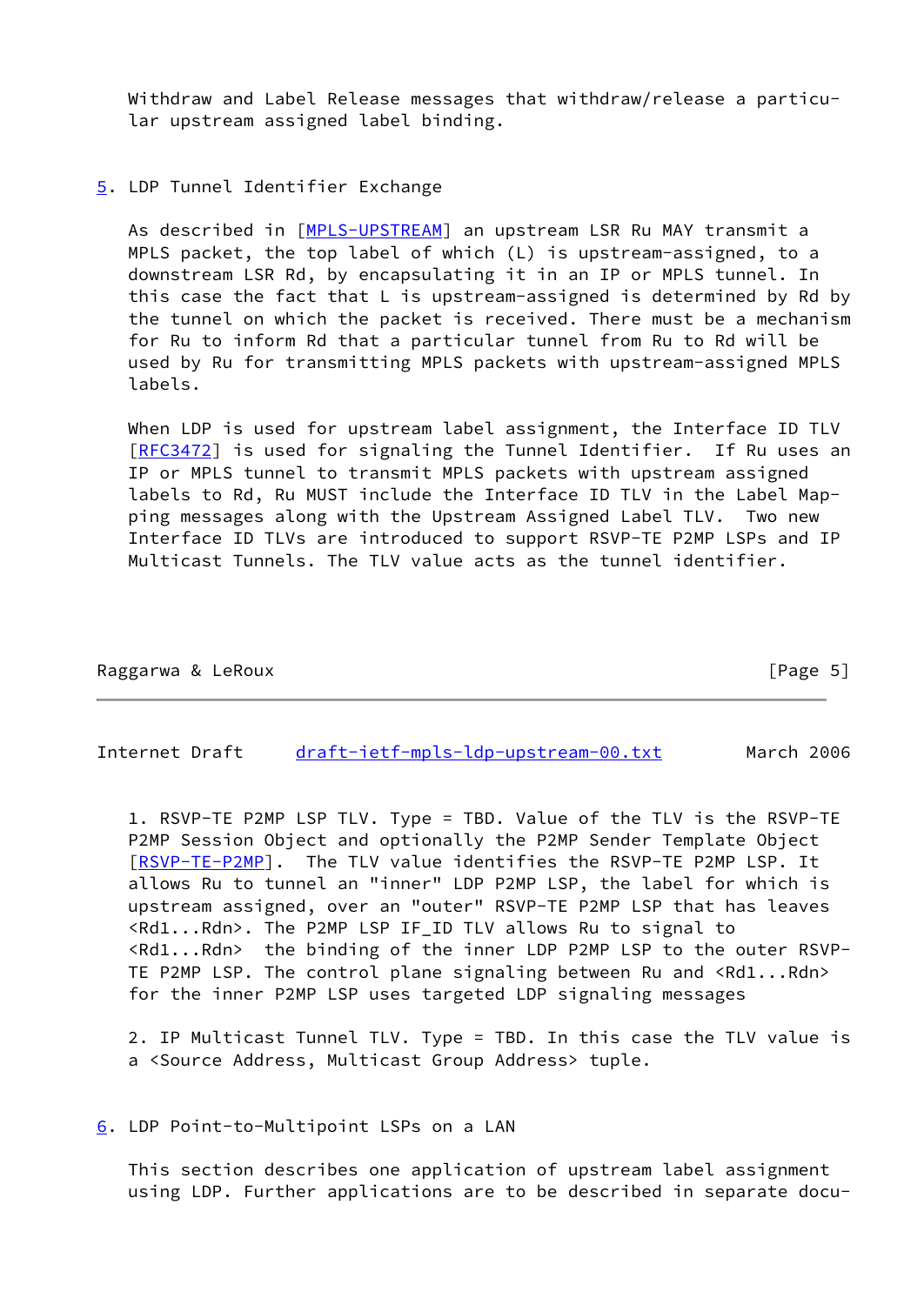ments.

 [\[LDP-P2MP1](#page-8-4), [LDP-P2MP2\]](#page-8-5) describe how to setup P2MP LSPs using LDP. On a LAN the solution relies on "ingress replication". A LSR on a LAN, that is a branch LSR for a P2MP LSP, (say Ru) sends a separate copy of a packet that it receives on the P2MP LSP to each of the down stream LSRs on the LAN (say <Rd1...Rdn> that are adjacent to it in the P2MP LSP.

 It is desirable for Ru to send a single copy of the packet for the LDP P2MP LSP on the LAN, when there are multiple downstream routers on the LAN that are adjacent to Ru in that LDP P2MP LSP. This requires that each of <Rd1...Rdn> must be able to associate the label L, used by Ru to transmit packets for the P2MP LSP on the LAN, with that P2MP LSP. It is possible to achieve this using LDP upstream assigned labels with the following procedures.

 Consider a LSR Rd that receives the LDP P2MP FEC [LDP-P2MP1, LDP- P2MP2] from its downstream LDP peer. Further the upstream interface to reach LSR Ru which is the next-hop to the P2MP LSP root address, Pr, in the LDP P2MP FEC, is a LAN interface. Further Rd and Ru sup port upstream-assigned labels. In this case Rd instead of sending a Label Mapping message as described in [[LDP-P2MP1,](#page-8-4) [LDP-P2MP2\]](#page-8-5) sends a Label Request message to Ru. This Label Request message MUST contain an Upstream Assigned Label Request TLV. Ru on receiving this message sends back a Label Mapping message to Rd with an upstream-assigned label. Processing of the Label Request and Label Mapping messages for LDP upstream-assigned labels is as described in **section 4.2.** If Ru receives a Label Request for an upstream assigned label for the same P2MP FEC from multiple downstream LSRs on the LAN, <Rd1...Rdn>, it

Raggarwa & LeRoux and the contract of the contract of the contract of the contract of  $\lceil \text{Page 6} \rceil \rceil$ 

<span id="page-6-0"></span>Internet Draft [draft-ietf-mpls-ldp-upstream-00.txt](https://datatracker.ietf.org/doc/pdf/draft-ietf-mpls-ldp-upstream-00.txt) March 2006

 MUST send the same upstream-assigned label to each of <Rd1...Rdn>. Ru transmits the MPLS packet with an upstream-assigned label on the LAN using the procedures defined in [\[MPLS-UPSTREAM](#page-7-4)] and [MPLS-MCAST- ENCAPS].

Note that <Rd1...Rdn> may have more than one equal cost next-hop on the LAN to reach Pr. In this case they MAY be configured to send the upstream assigned label request to the next-hop LSR with the lowest Router ID, if it is desirable for all of them to send the label request to the same upstream LSR. It is also to be noted that these procedures can still be used by Rd and Ru if other LSRs on the LAN do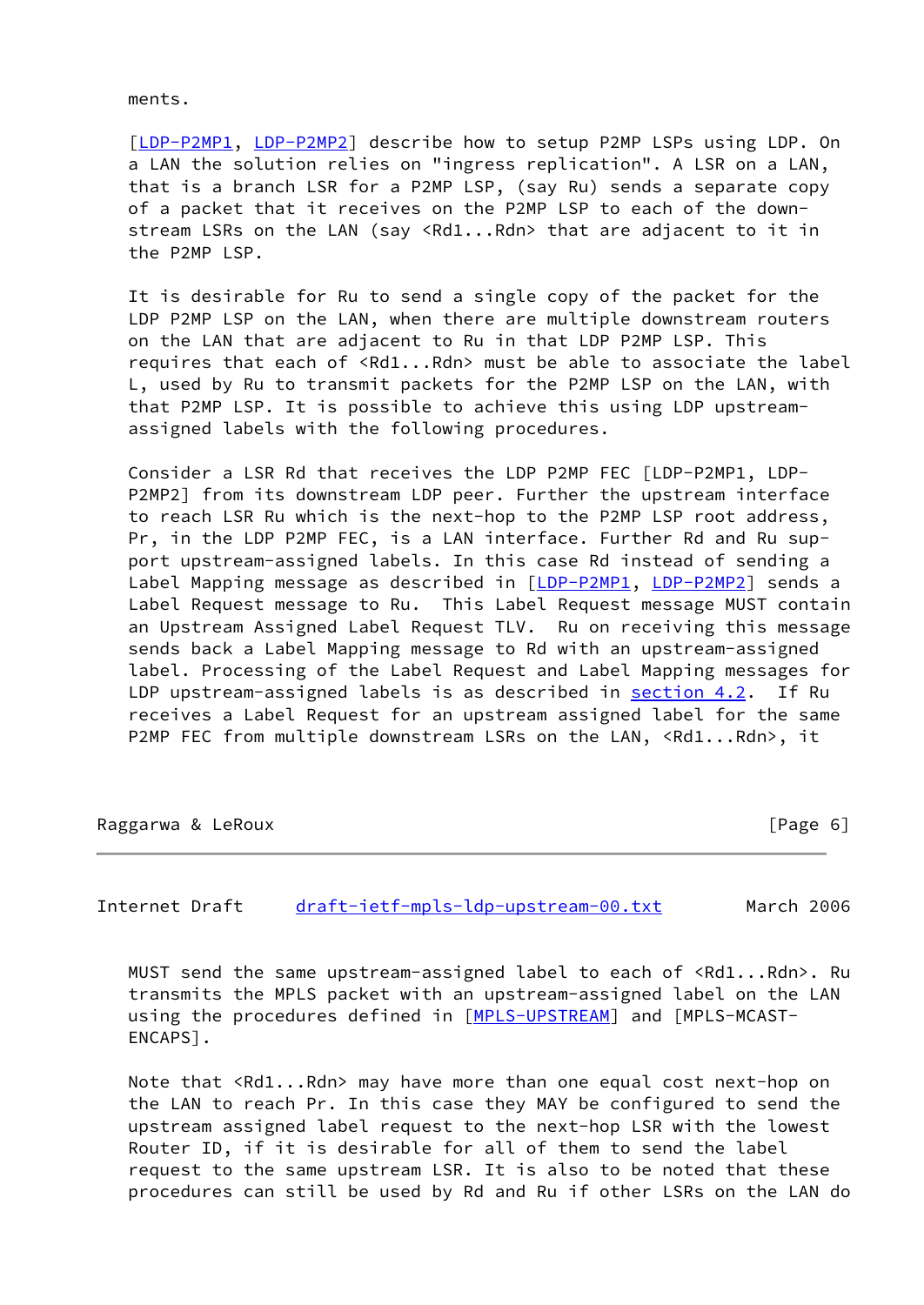not support upstream label assignment. Ingress replication and down stream label assignment will continue to be used for LSRs that do not support upstream label assignment.

#### <span id="page-7-0"></span>[7](#page-7-0). Acknowledgements

 Thanks to Yakov Rekhter for his contribution. Thanks to Ina Minei and Thomas Morin for their comments.

#### <span id="page-7-1"></span>[8](#page-7-1). References

<span id="page-7-2"></span>[8.1](#page-7-2). Normative References

 [RFC3031] "MPLS Architecture", E. Rosen, A. Viswanathan, R. Callon, [RFC 3031](https://datatracker.ietf.org/doc/pdf/rfc3031).

<span id="page-7-4"></span> [MPLS-UPSTREAM] R. Aggarwal, Y. Rekhter, E. Rosen, "MPLS Upstream Label Assignment and Context Specific Label Space", [draft-ietf-mpls](https://datatracker.ietf.org/doc/pdf/draft-ietf-mpls-upstream-label-00.txt) [upstream-label-00.txt](https://datatracker.ietf.org/doc/pdf/draft-ietf-mpls-upstream-label-00.txt)

 [MPLS-MCAST-ENCAPS] T. Eckert, E. Rosen, R. Aggarwal, Y. Rekhter, [draft-ietf-mpls-codepoint-00.txt](https://datatracker.ietf.org/doc/pdf/draft-ietf-mpls-codepoint-00.txt)

 [RFC2119] "Key words for use in RFCs to Indicate Requirement Lev els.", Bradner, March 1997

 [RFC3472] Ashwood-Smith, P. and L. Berger, Editors, " Generalized Multi-Protocol Label Switching (GMPLS) Signaling - Constraint-based Routed Label Distribution Protocol (CR-LDP) Extensions", [RFC 3472](https://datatracker.ietf.org/doc/pdf/rfc3472), January 2003.

 [RFC3471] Berger, L. Editor, "Generalized Multi-Protocol Label Switching (GMPLS) Signaling Functional Description", [RFC 3471](https://datatracker.ietf.org/doc/pdf/rfc3471) January

| Raggarwa & LeRoux |  |  |
|-------------------|--|--|
|-------------------|--|--|

 $[Page 7]$ 

<span id="page-7-3"></span>Internet Draft [draft-ietf-mpls-ldp-upstream-00.txt](https://datatracker.ietf.org/doc/pdf/draft-ietf-mpls-ldp-upstream-00.txt) March 2006

2003.

[RFC3036] L. Andersson, et. al., "LDP Specification", January 2001.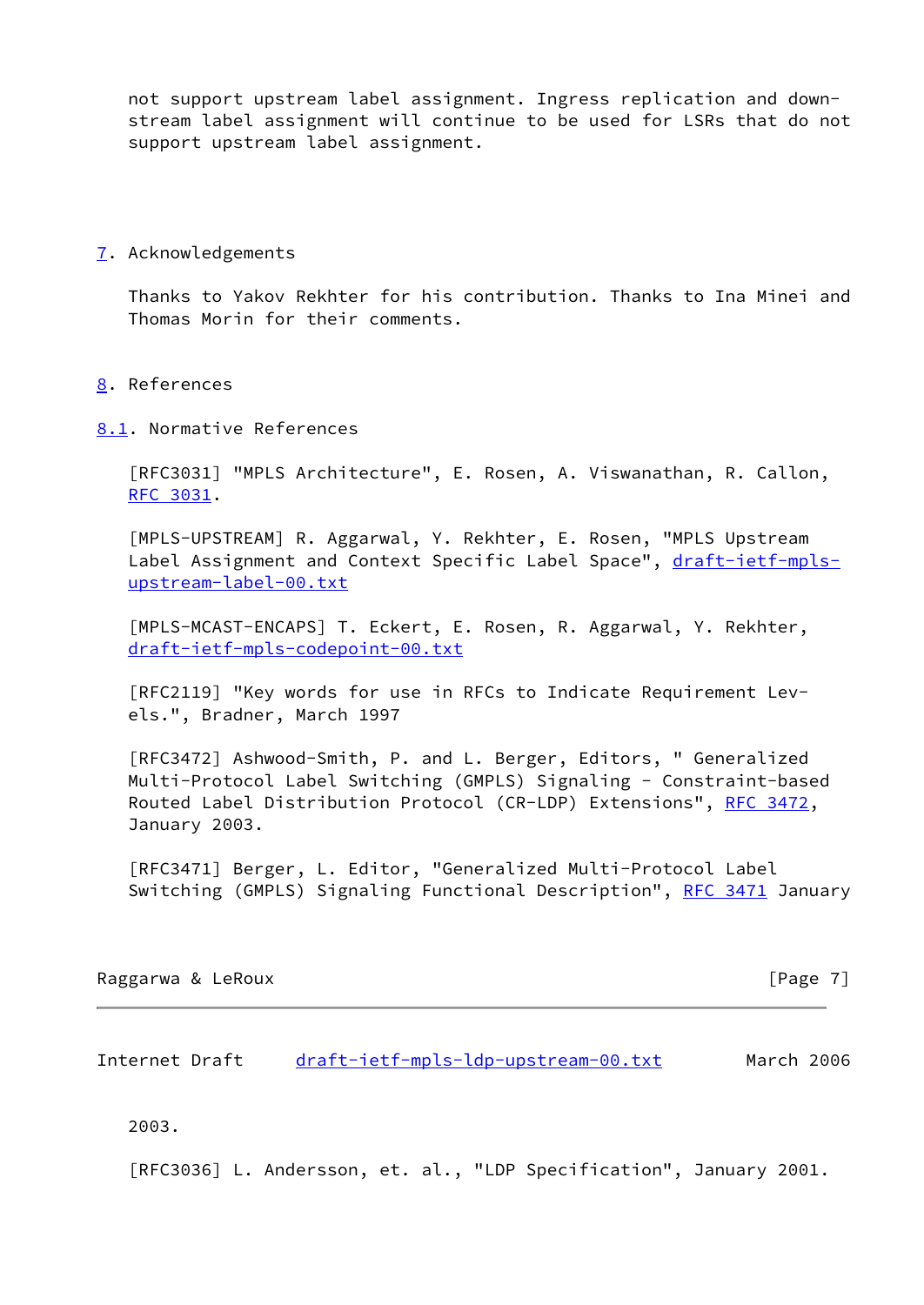# <span id="page-8-0"></span>[8.2](#page-8-0). Informative References

[MVPN] E. Rosen, R. Aggarwal [Editors], "Multicast in BGP/MPLS VPNs"

<span id="page-8-3"></span> [RSVP-TE-P2MP] R. Aggarwal, D. Papadimitriou, S. Yasukawa [Editors], "Extensions to RSVP-TE for Point to Multipoint TE LSPs"

<span id="page-8-4"></span> [LDP-P2MP1] I. Minei et. al, "Label Distribution Protocol Extensions for Point-to-Multipoint Label Switched Paths", [draft-minei-mpls-ldp](https://datatracker.ietf.org/doc/pdf/draft-minei-mpls-ldp-p2mp-00.txt) [p2mp-00.txt](https://datatracker.ietf.org/doc/pdf/draft-minei-mpls-ldp-p2mp-00.txt)

<span id="page-8-5"></span> [LDP-P2MP2] I. Wijnands et. al., "Multicast Extensions for LDP", [draft-wijnands-mpls-ldp-mcast-ext-00.txt](https://datatracker.ietf.org/doc/pdf/draft-wijnands-mpls-ldp-mcast-ext-00.txt)

# <span id="page-8-1"></span>[9](#page-8-1). Author Information

 Rahul Aggarwal Juniper Networks 1194 North Mathilda Ave. Sunnyvale, CA 94089 Email: rahul@juniper.net

 Jean-Louis Le Roux France Telecom 2, avenue Pierre-Marzin 22307 Lannion Cedex France E-mail: jeanlouis.leroux@francetelecom.com

# <span id="page-8-2"></span>[10.](#page-8-2) Intellectual Property Statement

 The IETF takes no position regarding the validity or scope of any Intellectual Property Rights or other rights that might be claimed to pertain to the implementation or use of the technology described in this document or the extent to which any license under such rights might or might not be available; nor does it represent that it has made any independent effort to identify any such rights. Information on the procedures with respect to rights in RFC documents can be found in [BCP 78](https://datatracker.ietf.org/doc/pdf/bcp78) and [BCP 79](https://datatracker.ietf.org/doc/pdf/bcp79).

## Raggarwa & LeRoux and the contract of the contract of the contract of the contract of the contract of the contract of the contract of the contract of the contract of the contract of the contract of the contract of the cont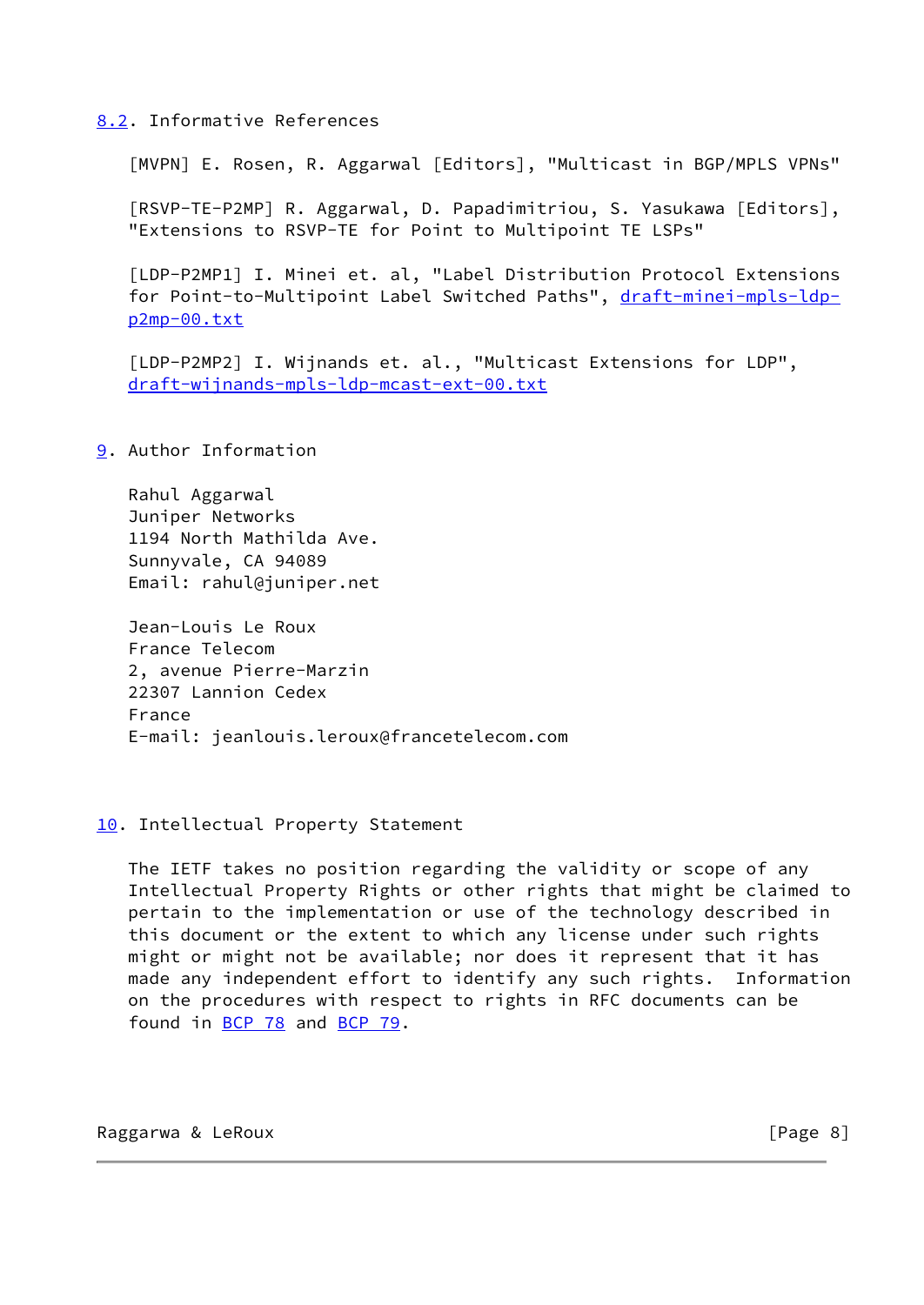<span id="page-9-1"></span> Copies of IPR disclosures made to the IETF Secretariat and any assur ances of licenses to be made available, or the result of an attempt made to obtain a general license or permission for the use of such proprietary rights by implementers or users of this specification can be obtained from the IETF on-line IPR repository at <http://www.ietf.org/ipr>.

 The IETF invites any interested party to bring to its attention any copyrights, patents or patent applications, or other proprietary rights that may cover technology that may be required to implement this standard. Please address the information to the IETF at ietf ipr@ietf.org.

#### <span id="page-9-0"></span>[11.](#page-9-0) Full Copyright Statement

 Copyright (C) The Internet Society (2006). This document is subject to the rights, licenses and restrictions contained in [BCP 78](https://datatracker.ietf.org/doc/pdf/bcp78), and except as set forth therein, the authors retain all their rights.

 This document and the information contained herein are provided on an "AS IS" basis and THE CONTRIBUTOR, THE ORGANIZATION HE/SHE REPRESENTS OR IS SPONSORED BY (IF ANY), THE INTERNET SOCIETY AND THE INTERNET ENGINEERING TASK FORCE DISCLAIM ALL WARRANTIES, EXPRESS OR IMPLIED, INCLUDING BUT NOT LIMITED TO ANY WARRANTY THAT THE USE OF THE INFOR- MATION HEREIN WILL NOT INFRINGE ANY RIGHTS OR ANY IMPLIED WARRANTIES OF MERCHANTABILITY OR FITNESS FOR A PARTICULAR PURPOSE.